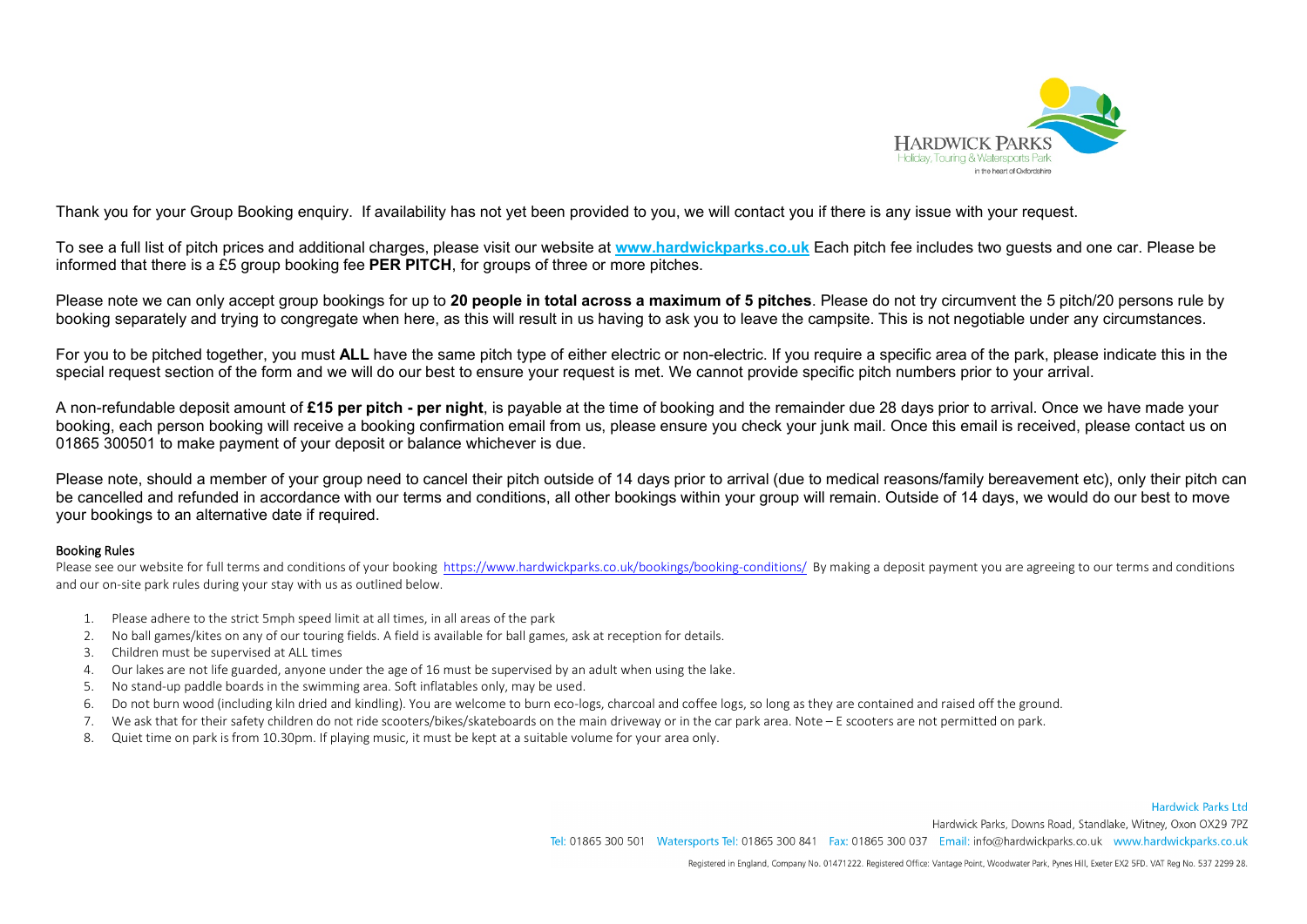Please complete the below booking information form in **FULL** for each pitch being booked. Any missing information will result in a delay in making your booking. Please return the booking form to us at **[info@hardwickparks.co.uk](mailto:info@hardwickparks.co.uk) .** You can either complete the form within the document or by printing it off and scanning the completed form to us.

## **Group Booking Request Form Please complete ALL fields in full on both pages**

|                              | PITCH <sub>1</sub> | PITCH <sub>2</sub> | PITCH <sub>3</sub> | PITCH <sub>4</sub> | PITCH <sub>5</sub> |
|------------------------------|--------------------|--------------------|--------------------|--------------------|--------------------|
| <b>REQUIRED FIELDS</b>       | <b>LEAD BOOKER</b> |                    |                    |                    |                    |
|                              |                    |                    |                    |                    |                    |
| <b>TITLE</b>                 |                    |                    |                    |                    |                    |
| <b>FIRST NAME</b>            |                    |                    |                    |                    |                    |
| <b>SURNAME</b>               |                    |                    |                    |                    |                    |
| <b>PHONE NUMBER</b>          |                    |                    |                    |                    |                    |
| <b>EMAIL ADDRESS</b>         |                    |                    |                    |                    |                    |
|                              |                    |                    |                    |                    |                    |
| <b>FULL POSTAL</b>           |                    |                    |                    |                    |                    |
| <b>ADDRESS</b>               |                    |                    |                    |                    |                    |
|                              |                    |                    |                    |                    |                    |
|                              |                    |                    |                    |                    |                    |
|                              |                    |                    |                    |                    |                    |
| <b>DATE OF ARRIVAL</b>       |                    |                    |                    |                    |                    |
|                              |                    |                    |                    |                    |                    |
| <b>DATE OF DEPARTURE</b>     |                    |                    |                    |                    |                    |
|                              |                    |                    |                    |                    |                    |
| PITCH TYPE                   |                    |                    |                    |                    |                    |
| (PLEASE CIRCLE)              | ELEC / NON-ELEC    | ELEC / NON-ELEC    | ELEC / NON-ELEC    | ELEC / NON-ELEC    | ELEC / NON-ELEC    |
| UNIT TYPE (TENT,<br>CARAVAN, |                    |                    |                    |                    |                    |
| MOTORHOME,                   |                    |                    |                    |                    |                    |
| <b>CAMPERVAN)</b>            |                    |                    |                    |                    |                    |
|                              |                    |                    |                    |                    |                    |
| UNIT SIZE IN M/FT            |                    |                    |                    |                    |                    |

**Hardwick Parks Ltd** 

Hardwick Parks, Downs Road, Standlake, Witney, Oxon OX29 7PZ

Tel: 01865 300 501 Watersports Tel: 01865 300 841 Fax: 01865 300 037 Email: info@hardwickparks.co.uk www.hardwickparks.co.uk

Registered in England, Company No. 01471222. Registered Office: Vantage Point, Woodwater Park, Pynes Hill, Exeter EX2 5FD. VAT Reg No. 537 2299 28.